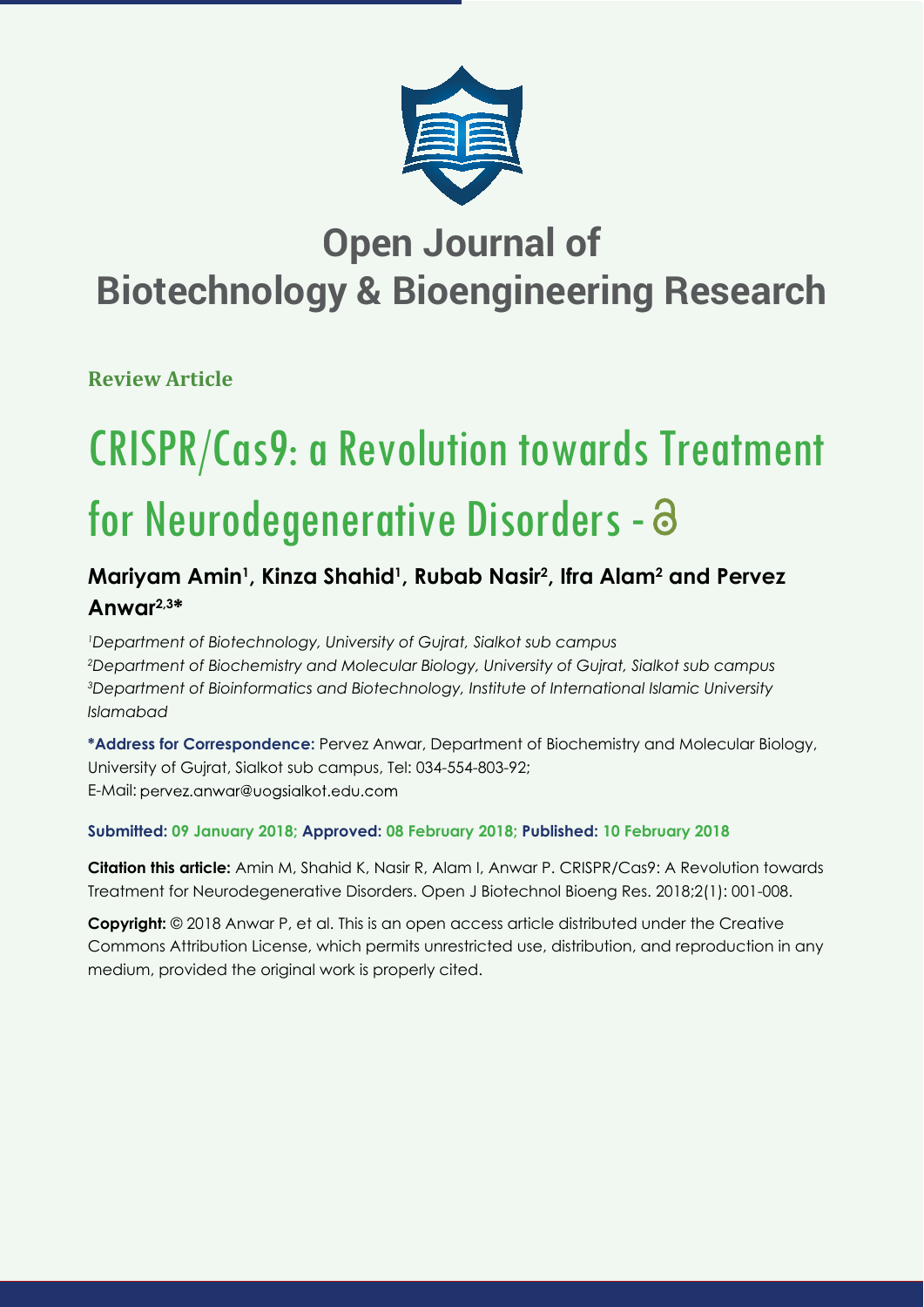#### **ABSTRACT**

Age-dependent disorders in terms of neurodegenerative disorders are highly reported for progressive neural dysfunction. Animal models are exceptionally meaningful to assimilate the pathogenesis and treatment of neurodegenerative disorders. Small animals evoke pathological limitations as compared to large animals. CRISPR/Cas9 is a novel technique widely used to modify genome of many species using gene therapy approach. CRISPR/Cas9 is capable to correct DNA sequences by non-homologous end joining and homologous directed repair mechanisms. In this review, we illustrate the use of CRISPR/Cas9 to generate embryonic DNA in brain cells. We also describe the use of CRISPR/Cas9 technology by using knock out approach to generate transgenic animal models for rare neurodegenerative disorders such as Amyotrophic Lateral Sclerosis (ALS), Friedreich Ataxia (FRDA), and Neuronal Ceroid Lipofuscinoses (NCLs) to treat their causative agents.

Keywords: Neurodegenerative Disorders; Gene Therapy; CRISPR/Cas9; Animal Model; Gene Knockout; Zebrafish

#### **INTRODUCTION**

Neurodegenerative disorder is a colossal term to implement on age-dependent neurodegeneration conditions. Neurons are the main constituents of central nervous system with no regeneration capability proved to be life threatening. A wide range of diseases- Alzheimer's Disease (AD), Amyotrophic Lateral Sclerosis (ALS), Friedreich Ataxia (FRDA), Frontotemporal Dementia (FTD), Neuronal Ceroid Lipofuscinoses (NCLs), Huntington's Disease (HD) and Parkinson's Disease (PD)- are clustered under the umbrella of Neurodegenerative disorders. The high prevalence rate of neurodegenerative disorders is associated with reduced life expectancy of humans. Most of the disorders are sporadic while rate of genetic mutations are quite low  $(4-5% \text{ only})$  [1]. The pathogenesis of these disorders is not clear and effective treatment is not available yet.

The evaluation and characterization of effective therapeutic agents execute by animal models for neurodegenerative disorders. Transgenic models have great potential of genetic variability with the aid of vast variety of genetic tools. Wide ranges of transgenic animal models -mouse, pigs, sheep, zebrafish and non-human primatesare established [2]. In case of neurodegenerative disorders the most prevalent symptom is emotional abnormalities which are not observed in mouse model due to their rapid growth rate. Furthermore it takes 150 days for human brain development to the full extent and only 21 days in mouse leading to less accumulation of misfolded protein in neural cells [3].

Several other transgenic models of large animals -pigs, sheep, and non-human primates- have been used successfully. Non-human primates have an advantage over other transgenic models as they can mimic the neurological and behavioral symptoms associated with patients [4]. The development of first transgenic monkey *(rhesus)* against Huntington's disease in the year 2001 verified this idea. The modification within the genome of large animals by endogenous modifying genetic engineering techniques is difficult due to lack of embryonic stem cell lines production. The development of recent genetic engineering techniques makes it possible to investigate large animal models for neurodegenerative disorders [5].

CRISPR/Cas9 is a versatile tool in the library of genetic engineering techniques and proves to be a revolutionary step in biological research, covering a wide range of organisms and cell types including bacteria, pig, mice, rat, zebrafish, human pluripotent and stem cells human somatic cells [6]. CRISPR was first discovered as set of short repeats downstream to *iap* gene in *E.coli* genome. It modifies DNA in germ-line cells without the need of embryonic stem cell establishment. CRISPR/Cas9 matches 23 base pairs to target in a sequence-dependent manner and creates non-specific mutations within genome [7]. CRISPR/Cas9 can disturb single or both alleles of a gene thus rendering the transfer of X-linked inherited disorders to next generation. In this review we discuss about the application of CRISPR/Cas9 in rare neurodegenerative disorders.

#### **CRISPR/Cas9 technology**

The most efficient and novel technology in genome editing, that has revolutionized the diverse field of gene therapy, is CRISPR/Cas9 technique [8]. CRISPR**/**Cas9 gene editing disrupts or knockout the defective gene and regulates the normal gene function by introducing the normal gene construct [9]. In 1987, the story of CRISPR (clustered regularly interspaced short palindromic repeats) emerged while Nakata and colleagues working on *iap* gene that was involved in alkaline phosphatases isozyme conversion in E. coli and reported an exclusive set of about 29 nucleotide repeat downstream of gene *iap* [10,11].

CRISPR-Cas was discovered as a microbial defense system against phages and viruses by CRISPR RNA-based DNA targeting (crRNA) and DNA cleavage mediated by Cas nuclease [12]. Over a wide range of archaea and bacteria mainly three types of CRISPR systems I, II and III were identified on the basis of structures and sequences of Cas protein [9]. The observed ratio of CRISPR-Cas in sequenced archaea and bacteria is about 90: 40 percent of their genomes.

For identification and disruption of targeted nucleotide sequences type I and III retained multiple Cas proteins [13]. These multiple protein is known to form complexes with CRISPR RNA (crRNA). In type I Cascade complex is formed while in case of type III Cmr or Csm RAMP complexes are formed [11]. While in case of type II Cas proteins significantly decrease in number. However, increasingly comprehensive mapping and interpretation of CRISPR loci across wide range of microbial species, their biological importance remained evasive [14].

CRISPR locus comprises a series of conserved array of repetitive elements interspaced by distinct nonrepetitive array (sequences) known as protospacers. In CRISPR-Cas system, foreign DNA that is invaded, further processed by Cas 9 nuclease resulting into smaller DNA fragments. These smaller DNA fragments are then further integrated into host`s genomes as spacers at CRISPR locus [8]. Upon phage and viruses infections, these spacers are served as transcriptional templates for crRNA production, which directs Cas to disrupt target DNA sequences of introducing phages and viruses. Several families of Cas protein was identified, imparting greater role biogenesis of crRNA, incorporation of spacers and DNA cleavage that have been invaded (Figure 1) [15].

The Type II CRISPR system is the most efficient among the other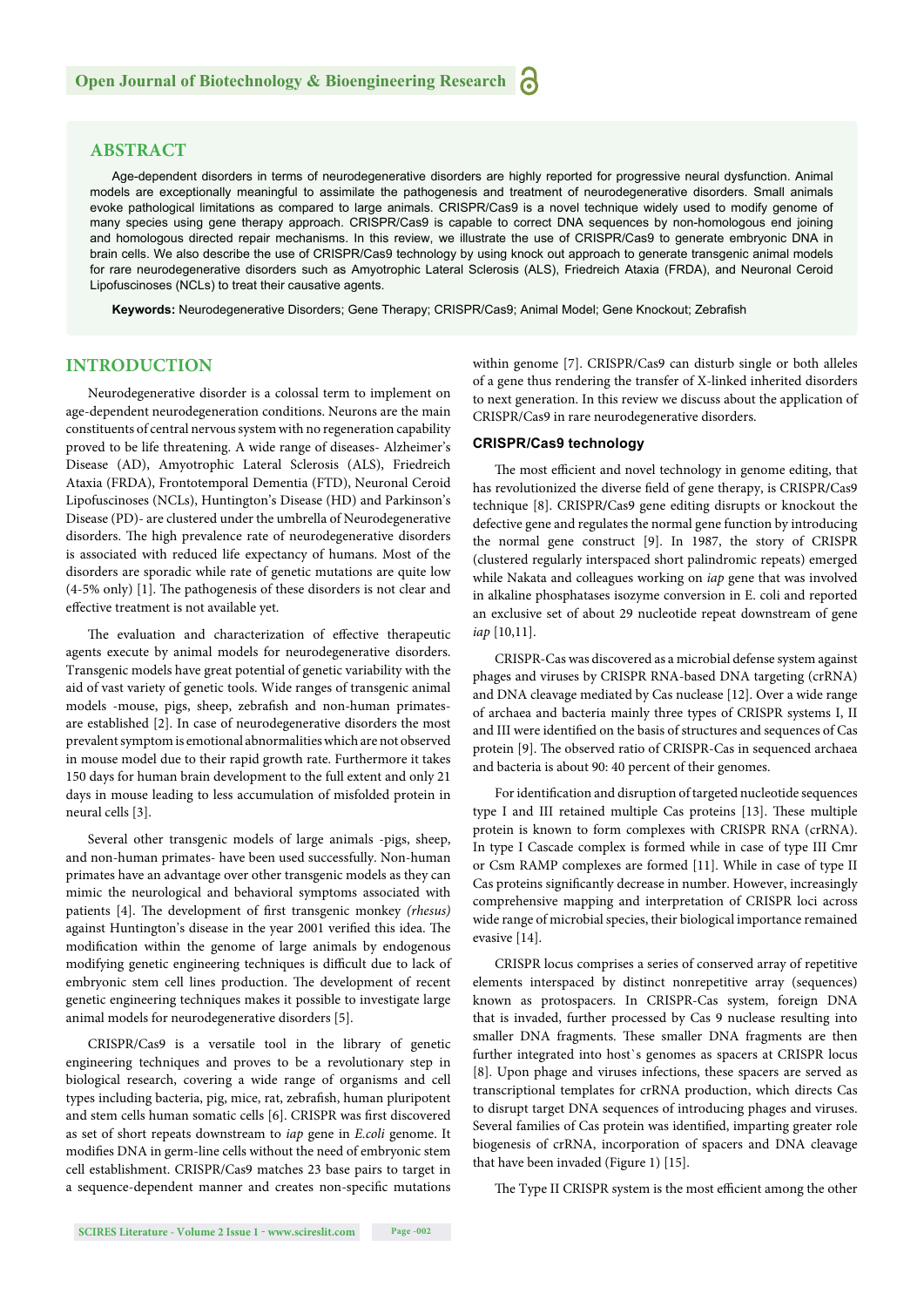#### **Open Journal of Biotechnology & Bioengineering Research**

types because it requires only Cas 9 as cas protein, that retains RuvC and HNH like nuclease domains. The crRNA formed a complex with tracr- RNA (Trans activating crRNA), that direct the Cas9 toward the target sequences. At the target site cleavage mechanism requires DNA sequence protospacer complement to crRNA and a short PAM (protospacer adjacent motif) [16]. After the target site binding cleavage of single stranded DNA which is complementary to crRNA and opposite strand are promoted. This respective cleavage is directed by HNH and RuvC nuclease domain of Cas9, producing a double strand break at targeted site [17].

For efficient genome editing, scientists designed a gRNA (guide RNA), which was a chimeric RNA retaining all crucial crRNA and tracrRNA elements. In this way a diverse range of CRISPR cas 9 variants was synthesized, recognizing 20 - 24 nucleotide sequences complementary to the synthetic gRNA and 2 to 4 nucleotide in PAM sequences at targeted site. In such a manner CRISPR Cas 9 target discrete 22 to 29 nucleotide sequences that is specific in various genome [18]. However, recent research work revealed that CRISPR Cas9 had high mismatches tolerance among gRNA and its complementary sequence at target site. For instance, mismatches up to six bases were reported to be tolerated by CRISPR Cas 9 system in Streptococcus pyogenes [19].

The double strand break produced by CRISPR Cas 9 will stimulate the cellular DNA repair mechanisms. This DNA repair mechanisms involves NHEJ (Nonhomologous End-Joining) may having an error and HDR (homologous directed repair) which is an error free DNA repair pathway [20]. DNA repair in NHEJ can quickly ligate Double Strand Break (DSB) but inducing small deletion and insertion mutation at the targeted site. This type of mutation open a new way for researchers to abolish or disrupt the function of genes at targeted site in the genome [21]. DSB can also be eliminated by HDR (Homologous Directed Repair) which is complex than NHEJ repair mechanism. HDR error free mechanism requires donor DNA sequence having homology which serves as a repair template. (Figure 2) To date several researches conducted involving this strategy in genetic engineering without leaving an error behind [22].

CRISPR genes could be delivered ex-vivo into various forms, like DNA**,** mRNA and ribonucleoproteins (Table 1) [23].

#### **Amyotrophic Lateral Sclerosis (ALS)**

Amyotrophic Lateral Sclerosis (ALS), first discovered in the beginning of 19th century, known as rapidly degenerating progressive disorder of motor neuron and muscle denervation coinciding the area of cerebral cortex, brain and spinal cord [24]. According to the statement of Jean-Martin Charcot delivered in 1887, la sclérose amyotrophique": The diagnosis as well as the anatomy and physiology of the condition ALS are one of the most completely understood conditions in the realm of clinical neurology. Discussing about its two types: Sporadic and familial (inherited) with prevalence ratio of about 90: 10  $[25]$ . The incidence of ALS is uniform in the region of Europe, 2-16 persons per 100000 per year with no age restrictions. The incidence rate is greater in men as compared to women, about 1.5:1 in case of familial ALS [26]. Up till now more than 20 genes have been discovered to be a cause of ALS, most important of them are: SOD1, TARDBP, FUS and ANG (Figure 3) [27].

The sphincter muscles are affected with dementia and impairment of connective tissues in 50% patients. Symptoms include reduced exercise capacity fatigue, dysphagia, weight loss, malnutrition, breathing issues, exertional dyspnea, orthopnea, early morning headaches, respiratory failure and ultimately death [28].



Figure 1: Cas protein mediated DNA disruption and identification.



No specific diagnostic test has been developed for ALS. Diagnostic criteria depend on assessing the upper motor neuron and lower motor neurons of voluntary muscles in patients with a time span of 14 months due to delayed onset of symptoms. About 50% patients die during the time span of 30 months and survival rate is 20% after onset of symptoms [29,30]. A number of risk factors are associated with onset of disease involving genetic as well as environmental factors. Exposure to electromagnetic waves, electric shocks, smoking, heavy metals, formaldehyde, chemicals, organic solvents, pesticides and trauma is strongly associated with ALS onset. An inverse relation is reported between BMI and vitamins. No effects of high physical activity observed in ALS [31].

#### **CRISPR/Cas9 approach in ALS treatment**

FUS protein is crucial to avoid for ALS disorder. Taking protein into account, FUS (fusion), along with EWSR1 and TAF-15 interact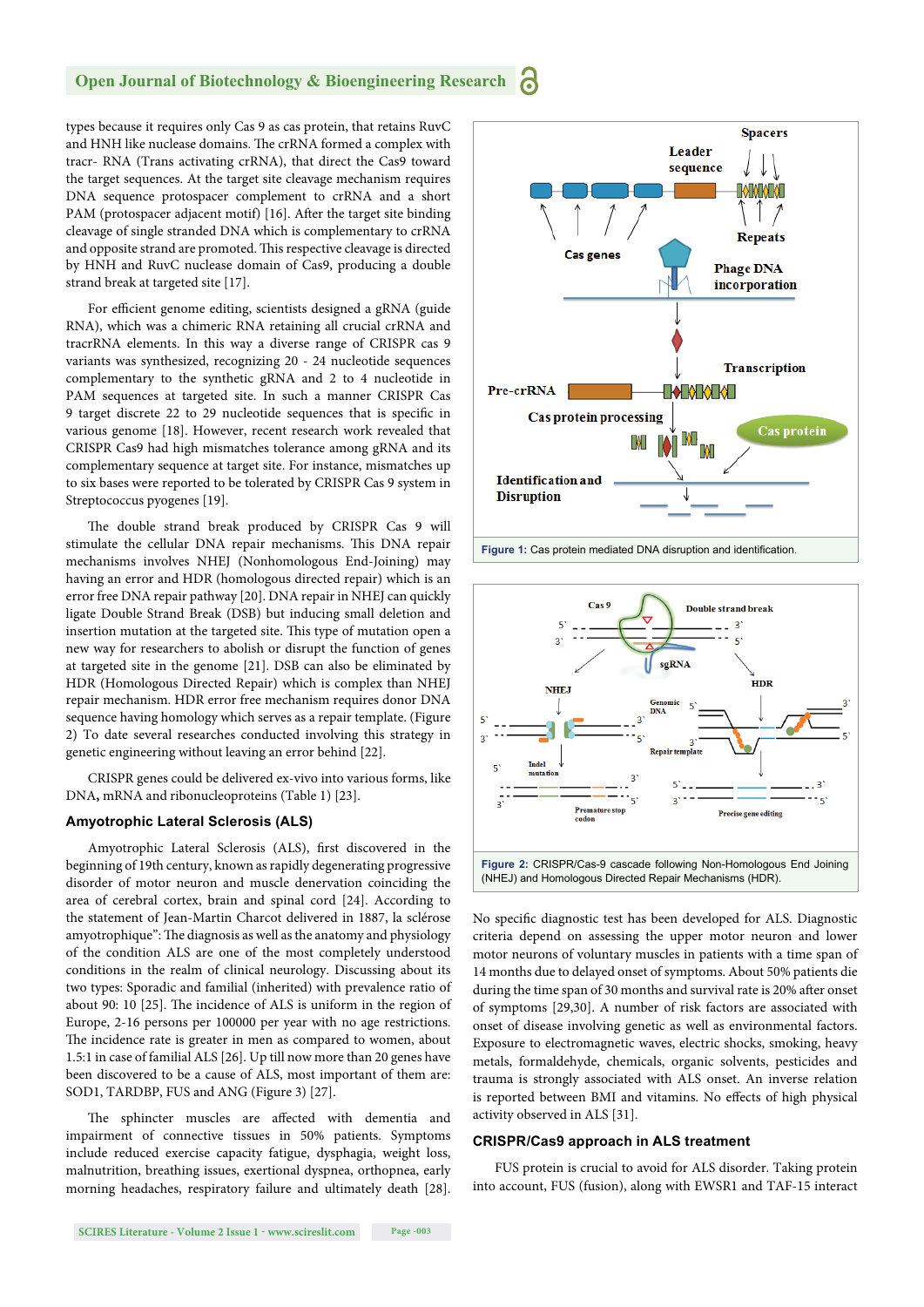| Table 1: CRISPR gene ex-vivo delivery approaches. |                                                                                                                           |                                                                   |                                                                                                                               |  |  |  |  |  |
|---------------------------------------------------|---------------------------------------------------------------------------------------------------------------------------|-------------------------------------------------------------------|-------------------------------------------------------------------------------------------------------------------------------|--|--|--|--|--|
| <b>CRISPR</b> genes                               | Delivery method                                                                                                           | <b>Pros and Cons</b>                                              | <b>Solution</b>                                                                                                               |  |  |  |  |  |
| DNA plasmids                                      | Transfection<br>2.<br>Electroporation like<br>Nucleofector 4D™<br>$\bullet$<br>Neon <sup>®</sup> Transfection System<br>٠ | Gene silencing,<br>off-target effects and immune<br>responses     |                                                                                                                               |  |  |  |  |  |
| DNA packaging within virus                        | Adeno-Associated Viruses (AAV)                                                                                            | Reduced efficacy                                                  | Smaller Cas9 orthologs form other species                                                                                     |  |  |  |  |  |
| mRNA transcript                                   | Microinjection                                                                                                            | mRNA immunogenicity and stability                                 | Addition of Tool-Like receptors for<br>$\bullet$<br>enhanced immunogenicity<br>Capping and tailing to increase stability<br>٠ |  |  |  |  |  |
| RNA packaging within virus                        | Lentiviruses                                                                                                              | Limited to specific cell types could be<br>infected by lentivirus |                                                                                                                               |  |  |  |  |  |
| Ribonucleoproteins                                | Non-standard techniques<br>Lipid-based transfection<br>٠<br>Non-lipid based transfection<br>٠                             | Rapid degradation                                                 |                                                                                                                               |  |  |  |  |  |
| Ribonucleoproteins                                | Covalent functionalization                                                                                                | Cell toxicity                                                     |                                                                                                                               |  |  |  |  |  |

| Table 2: Classification and characteristics of neuronal ceroid lipofuscinoses (NCLs). |          |                     |                   |                    |                                                                            |                                                                                         |  |  |
|---------------------------------------------------------------------------------------|----------|---------------------|-------------------|--------------------|----------------------------------------------------------------------------|-----------------------------------------------------------------------------------------|--|--|
| Gene                                                                                  | Locus    | <b>Gene Product</b> | <b>Disease</b>    | Size (amino acids) | <b>Clinical Phenotype</b>                                                  | Eponym                                                                                  |  |  |
| CLN <sub>1</sub>                                                                      | 1p34.2   | PPT <sub>1</sub>    | CLN <sub>1</sub>  | 306                | Infantile classic, late infantile,<br>juvenile, adult                      | Haltia-Santavuori                                                                       |  |  |
| CLN <sub>2</sub>                                                                      | 11p15.4  | TTP <sub>1</sub>    | CLN <sub>2</sub>  | 563                | Late infantile classic, juvenile                                           | Janský-Bielschowsky                                                                     |  |  |
| CLN <sub>3</sub>                                                                      | 16p11.2  | CLN <sub>3</sub>    | CLN <sub>3</sub>  | 438                | Juvenile classic                                                           | Spielmeyer-Sjögren                                                                      |  |  |
| CLN4                                                                                  | 20q13.33 | DNAJC5              | CLN4              | 198                | Adult autosomal dominant                                                   | Parry                                                                                   |  |  |
| CLN <sub>5</sub>                                                                      | 13g22.3  | CLN <sub>5</sub>    | CLN <sub>5</sub>  | 407                | Late infantile variant, juvenile,<br>adult                                 | Finnish variant late infantile                                                          |  |  |
| CLN <sub>6</sub>                                                                      | 15g23    | CLN6                | CLN <sub>6</sub>  | 311                | Late infantile variant, adult<br>(Kufs type A)                             | Lake-Cavanagh early juvenile<br>/Indian<br>variant late infantile, adult Kufs<br>type A |  |  |
| CLN7                                                                                  | 4q28     | MFSD8               | CLN7              | 518                | Late infantile variant, juvenile,<br>adult                                 | Turkish variant late infantile                                                          |  |  |
| CLN8                                                                                  | 8p23.3   | Unknown             | CLN <sub>8</sub>  | 286                | Late infantile variant.<br>progressive<br>epilepsy with mental retardation | Northern epilepsy/progressive<br>epilepsy<br>with mental retardation                    |  |  |
| CLN10/CTSD,                                                                           | 11p15.5  | Cathepsin D         | CLN <sub>10</sub> | 412                | Congenital classic, late infantile,<br>adult                               | congenital                                                                              |  |  |
| CLN <sub>11</sub>                                                                     | 17g21.31 | Progranulin (GRN)   | <b>CLN11</b>      | 593                | Adult                                                                      | Adult variant                                                                           |  |  |
| CLN12/ATP13A2                                                                         | 1p36.13  | ATPase Type 13A2    | CLN <sub>12</sub> | 1180               | Juvenile, Kufor-Raheb<br>syndrome                                          | Juvenile variant                                                                        |  |  |
| CLN13/CTSF                                                                            | 11g13.2  | Cathepsin F         | CLN <sub>13</sub> | 484                | Adult Kufs type                                                            | Adult Kufs type B                                                                       |  |  |
| CLN14/KCTD7                                                                           | 7q11.21  | KCTD7               | CLN <sub>14</sub> | 289                | Infantile, progressive myoclonus<br>epilepsy 3                             | Infantile                                                                               |  |  |

with transcription factor TFIID and C-terminal of RNA polymerase II, is member of conserved RNA-binding protein family (FET family) which resides between cytoplasm and nucleus. FUS protein, first identified as an oncogene, is encoded by 526 amino acids. It has long N-terminal domain of prion like (LC) and glycine rich regions, and C-terminal with two Arg-Gly-Gly (RGG)-repeat motifs, RNA Recognition Motif (RRM), RanBP2-type Zinc finger domain and non-conventional nuclear localization signal NLS [32]. FUS gene is involved in transcription, post-transcriptional splicing of pre mRNAs, translation and DNA repair. It also acts as synaptic modulator in Central Nervous System [33]. FUS binding with RNA occur due to the activity of zinc finger motif with GGUG motif of RNA. Due to prion like activity of FUS gene it is used in *Saccharomyces cerevisiae* to form protein aggregates just like in human diseases [34]. FUS is involved in DNA damage repair by recruiting it to damage site to accumulate γH2AX at target site. Double stranded breaks translocate FUS to cytoplasm from nucleus and phosphorylate the C-terminus. FUS DNA repair mechanism entirely depends on its interaction

with HDAC1. By controlling DNA repair, FUS also regulates RNA processing phenomenon [35].

More than 50 mutations have been reported in FUS gene majority of them are missense dominant in nature. Most of the FUS mutations cluster in NLS and RGG region of C-terminus and LC region of N-terminus. FUS mutations hold upto 35% prevalence rate in patients under the age of 40 years and could either result in loss or gain in function. Overexpression of FUS mutant gene or knockdown of FUS alters RN polymerase II distribution within nuclei and become a significant cause of neurodegenerative phenotype [36]. The over activity of FUS results in the formation of aggregates in nucleus and cytoplasm of motor neurons, consequently leading towards motor neurons death [37]. Loss of FUS gene results in alteration of nonhomologous end joining ND homologous recombination in neuron. The consequences of mutation in FUS gene include the progression of ALS and eventually leading to neural death. The mutant gene form more stable complex with RNA and alter the DNA damage repair and RNA splicing process [38].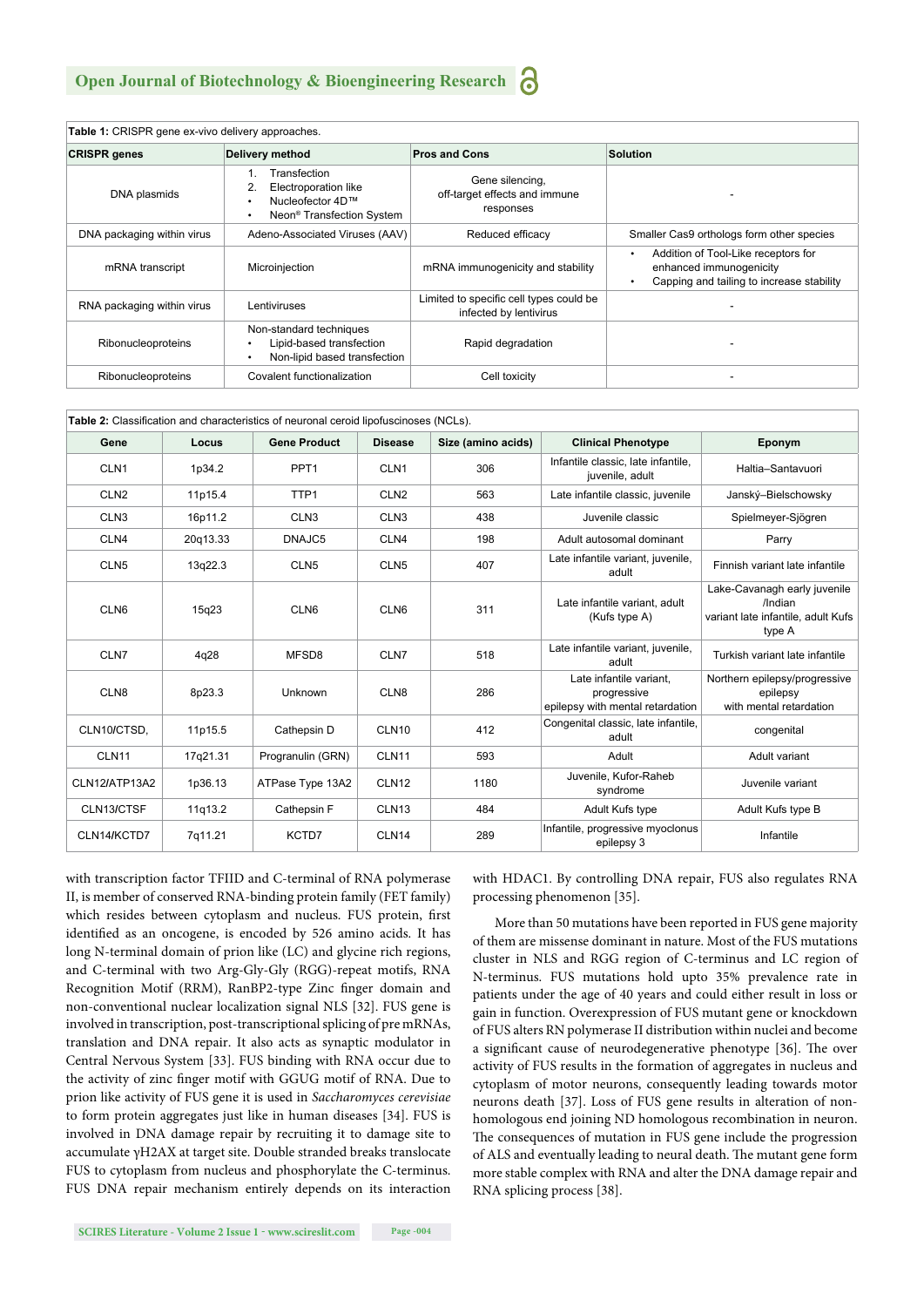

In a recent experiment conducted by scientists on zebrafish strains AB and TU, mRNA library was synthesized and mapped on zebrafish genome. Mass spectrometric analysis was performed using C18 column and a 240 minute LC gradient. Confocal microscope was used for Zebrafish trunks imaging. Fus morpholino of about1mM concentration was injected into 1-cell staged embryos. Embryos at 2-dys post fertilization stage was selected and analyzed for their movements by touching their tail with the aid of forceps.

To treat FUS mutation, CRISPR-Cas9 technology was used and experimented on zebrafish. The use of CRISPR-Cas9 is to disrupt gene function to explore the altered cellular biology of gene. The CRISPR-Cas9 using the knockout approach disrupt the gene with a single guide RNA targeting exon 3 deleting 8 base pairs and resulting in a frameshift mutation and a premature stop codon. The most suitable tissue to determine gene deregulation is brain. The mutant and transgenic lines were detected on Mass Spectrometry (MS) concluding that FUS protein was not produced in transgenic lines and function of protein is lost. High radiation sensitivity of zebrafish was observed with no apparent changes in transcriptome and proteome [33,39].

#### **Neuronal ceroid lipofuscinoses (NCLs)**

The Neuronal Ceroid Lipofuscinoses (NCLs), first discovered in the beginning of 19th century, is a rapidly progressive juvenile lysosomal storage neurodegenerative condition with altered lysosomal and an excess expression of ceroid lipofuscin within neurons [40]. It's the most prevalent disorder of childhood (1/7,500) with different incidence rate in different regions worldwide [41]. NCL could be classified based on the criteria for age for on-set of disease: Infantile Neuronal Ceroid Lipofuscinoses (INCL), Late-Infantile Neuronal Ceroid Lipofuscinoses (LINCL), Juvenile Neuronal Ceroid Lipofuscinoses (JNCL) And Adult Neuronal Ceroid Lipofuscinoses (ANCL). A total number of 13 genes with 360 mutations reported to cause NCLs being NCL1, NCL2 and NCL3 major reported types (Table 2) [42].

The accumulated material coincides the region of lysosomes in numerous forms: Curvilinear Profiles (CLP), Fingerprint Profiles (FPP), Granular Osmiophilic Deposits (GRODs) and Granular Osmiophilic Deposits (GRODs) [43]. Symptoms include cognitive and motor decline, vision loss, Seizures, ataxia, myoclonic epilepsy, learning difficulties, dementia and ultimately death. Diagnostic tests for NCL include enzyme testing, electron microscopy, ultrastructure assessment genome sequencing, skin biopsy, brain MRI and EEG [44].

#### **CRISPR/Cas9 approach in NCL treatment**

CSPα is a protein responsible for NCL disorder. Discussing the protein, CSPα with other 39 members belongs to a family of highly conserved J-proteins present in bacteria, virus, fungi, plants and animals. A significant J domain is present in every member who is of 70 amino acids distributed in 4 helices with n tripeptide motif of histidine, proline and Aspartic Acid (HPD) within helices II and III. Outside of J domain a 25 amino acids domain known as Cysteine String Protein (CSPs) (weighing 34kDa) having 13-15 cysteine residues is present. A hydrophobic region, N-terminal and C-terminal for alternate splicing also exists within J protein [45]. It activates the ATPase activity of Hsc70 to do conformational changes in proteins for their transport across mitochondrial membrane. N terminal is responsible for binding of protein to different substrates [46].

Mutation in CSPα in HPD [substitution of leucine-115 with an arginine (L115R) or deletion of the neighbouring leucine-116 (ΔL116)] domain results in misfolding of proteins with the consequences in a number of neurodegenerative disorders, type II diabetes and cystic fibrosis. The mutation result in adult NCL with onset at the age of 20-30 years. Its activation depends on its assembly with small glutamine-rich tetratricopeptide repeat-containing protein (SGT) and 70-kDa heat-shock cognate protein (Hsc-70) [47]. Misfolded protein accumulates in neurons, increases ROS stress and leads to their degeneration [48].

In a recent experiment conducted by scientists on zebrafish strain AB. At first they amplified the gene fragment by running PCR. The plasmid construction was performed by using different vectors- p5E‐HuC, pME‐EGFP, pDestTol2pA, and pME‐mCherry and transformed into *E.coli*. Transgenic fish lines were created by microinjecting plasmids with Tol2 transposase mRNA at embryonic stge. Larvas at 3-dys post fertilization stage was selected, raised and out breed with wild type. After breeding F1 progenies were elected and experimented further. Taking help from online available tool, ZIFIT Targeter, CRISPR/Cas-9 target sites were constructed. Cas-9 mRNA and sgRNA (single guided RNA) were designed and template generation was performed with PCR. The transcription of mRNA is performed with mMESSAGE mMACHINE T7 ULTRA kit (Ambion) and that of sgRNA with *T7* polymerase. The transgenic male fish and wild time female fish were allowed to cross and resulting embryos were injected with mRNA (300 ng/μl) and sgRNA (60 ng/μl). Genomic DNA of 5 embryos at 48‐72h was collected, incubated and neutralized. Real-time PCR was performed to amplify target sites of CRISPR. DNAJC5 gene mutation was treated using CRISPR-Cas9 technology and experimented on zebrafish. CRISPR-Cas9 is used to disrupt DNAJC5 gene function to explore the altered cellular biology of specific gene by using the knockout approach with the aid of sgRNA targeting. Random Indels were induced resulting in frameshift mutation and a premature stop codon with 40% reduced expression of gene product [49].

#### **Friedreich ataxia (FRDA)**

Friedreich Ataxia (FRDA) characterized as an autosomal recessive neurodegenerative abnormality caused by mutation in FXN gene which encodes mitochondrial frataxin protein. In 1988 the mutated gene was mapped to chromosome 9 in FRDA [50]. Over the period of 1863-1877 Friedreich Ataxia (FRDA) disease was described in five papers by Nicholaus Friedreich [51].

Most of Friedreich ataxia patients develop several neurological symptoms such as flexia, ataxia, sensory loss, dysarthria, and motor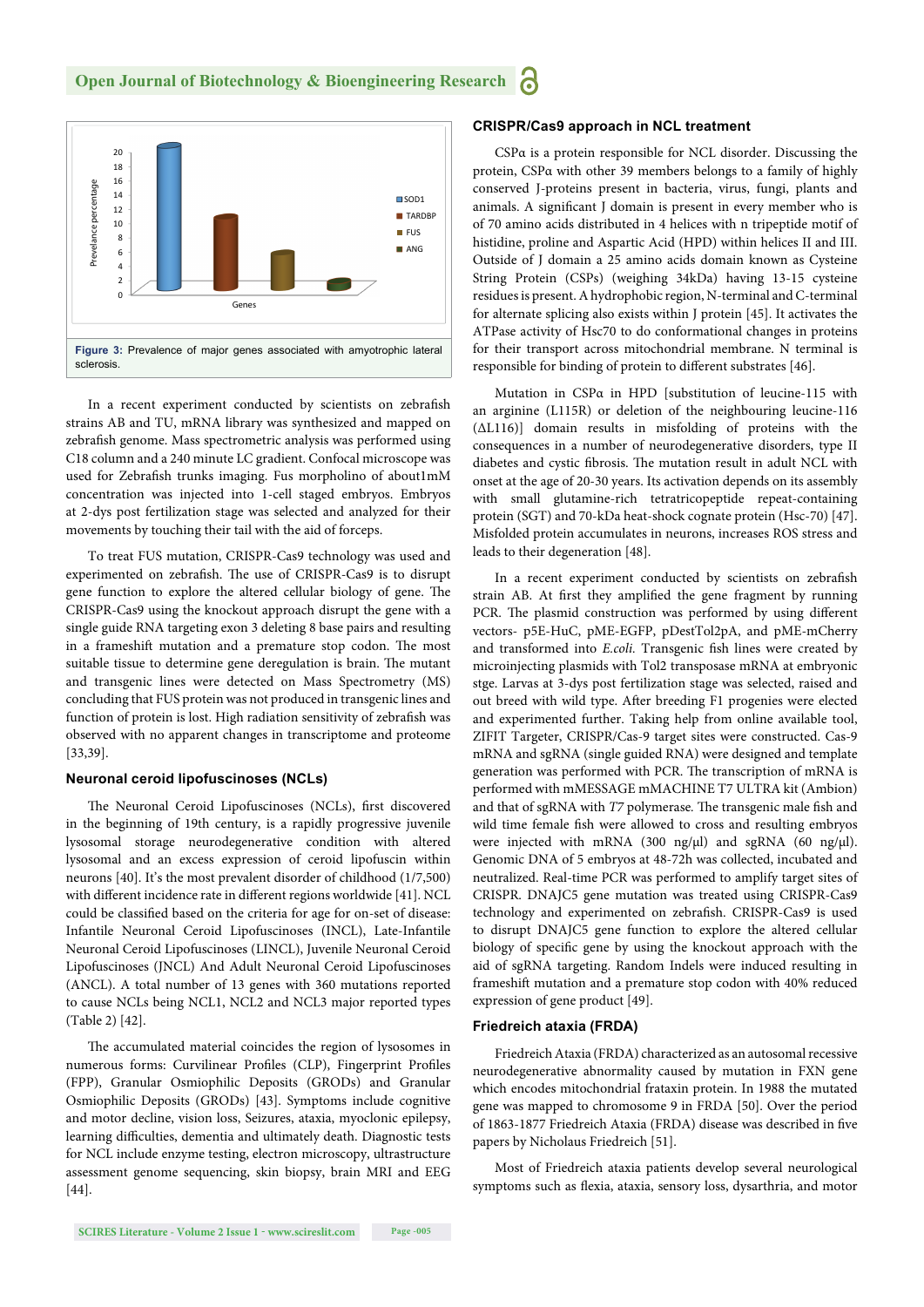#### **Open Journal of Biotechnology & Bioengineering Research** Ъ

dysfunction at 5-15 years of age but late onset are rarely reported with prevalence rate of 1 person per 50,000 people in USA populations [52]. Muscle weakness, foot deformity, scoliosis, diabetes and cardiac symptoms were also reported in previous studies [53]. Currently no possible therapeutic approaches available yet for Friedreich ataxia. But still several drugs are in development phases and testing to increase frataxin expression or mitochondrial function [54].

#### **CRISPR/Cas9 approach in FRDA treatment**

Frataxin protein encoded in nucleus and translated by cytoplasm then transported to mitochondria for its maturation and processing by Mitochondrial Peptidases (MPP) [55]. FXN is a vital protein of about 210 amino acid residues mostly conserved from bacteria to human. Frataxin is a globular protein incorporated into the internal mitochondrial membrane comprising six antiparallel β-sheets one side flanked by two α-helices. Its α1-helix has twelve acidic residues and adjacent anionic patch formed by β1-sheet rendering charged dipole on protein molecule [56]. The nature and size of this configuration determine potential interaction with other ligands or proteins [57]. This frataxin protein impart greater role in iron sulfur cluster biogenesis which are the part of enzymes involved in electron transport chain [58]. Frataxin deficiency leads to a variety of cellular abnormalities, reduced level of ATP production and level of iron increases in mitochondria ensuing to oxidative stress and cell death particularly neurons which are sensitive to oxidative stress [59].

Friedreich ataxia mainly caused due the mutation in both alleles of FXN gene which encode frataxin protein. An expansion of GAA (Guanine-Adenine-Adenine) triplet is repeated frequently in first intron of FXN gene. In Friedreich ataxia 98% chances of mutation is due to expansion of GAA repeat in first intron of both of two alleles while remaining 2% is due to GAA triplet repeat in one allele and deletion or point mutation in other allele. This expansion promote epigenetic modification that occur upstream of gene by silencing it [60]. The repeats in normal allele is about 35 or lesser in number while mutated allele may have more than 1000 repeats. Transcription of frataxin messenger RNA (mRNA) disrupted due to expansions of GAA repeat decreasing the mitochondrial frataxin protein level, found throughout the body [55].

Recently, for the treatment of Friedreich ataxia CRISPR/CAS 9 knockout technologies were used to transfect the human cells. In this experiment, two different CRISPR-13 and CRISPR-14 (RNA editing tools) were designed using an Addgene kit. Using the sequence library of about 190000 sequences, sngRNA was designed to target FXN exons. For the detection of FXN specific modifications induced by CRISPR, T-REx293-cFXN cells were transfected with CRISPR expression vector and amplified through PCR. Surveyor assay analysis of PCR product predicted the relative, efficient cutting specificity of both CRISPR-I3 and -I4 at their target site. The cutting mechanism of CRISPR-13 reported to be more efficient in this experiment. Indels occur at Random site in exon 4 as a result disruption of FXN gene occurs. Then the normal expression of frataxin protein can be supplemented by engineering these cell lines using CRISPR/CAS-9 and an exogenous, inducible FXN gene incorporated in to the genome that compensate the endogenous FXN gene bi-allelic knockout [55].

Effective targeting of FXN gene in Friedreich Ataxia (FRDA), CRISPR/Cas-9 technology was used to design animal model allowing proper consideration about the disease progression by removing the GAA repeat through CRISPR/Cas9 approach, evaluating the effect of decreased level of frataxin protein and molecular basis of Friedreich ataxia [55]. Reduced sensitivity to oxidative stress of FRDA fibroblasts was suspected when herpes simplex virus given to these fibroblasts. No effect of iron level was reported in nervous system of Friedreich ataxia patient and in conditional knockout (mouse) model [61]. Using a pair of sgRNA CRISPR/Cas-9 and a plasmids expressing the *sp*Cas9, it was reported that the GAA excision enhances the expression of FXN protein enough to abrogate the Friedreich ataxia symptoms in the YG8sR model [62]. Not only the GAA triplet was removed but a normal copy of FXN gene also supplanted by NHEJ. It was suggested in experiment that CRISPR using a pair of sgRNAs and a plasmids expressing the *sp*Cas9 was done by electroporation in vivo data, allowed to verify whether the GAA excision enhances the expression of FXN protein enough to abrogate the Friedreich ataxia symptoms in the YG8sR model (Figure 4) [62].

FXN gene Exon 4 of FXN is shown and CRISPR-I4 target site was shown with vertical red arrow. The targeting construct is shown below the *FXN* gene with dotted lines indicating regions of homology with the target locus. Black and red horizontal arrows indicate targetspecific and construct-specific PCR primers, respectively. Underneath are the expected PCR product and its expected size (1.8 kb).

The cutting mechanism of CRISPR-13 induced indels at Random site in exon 4 as a result disruption of FXN gene occurs. Then the normal expression of frataxin protein can be supplemented by engineering these cell lines using CRISPR Cas 9 and an exogenous, inducible FXN gene incorporated in to the genome that compensate the endogenous FXN gene bi-allelic knockout. In this way CRISPR CAS 9 impart vital role in gene engineering at the FXN rescuing the phenotype in Friedreich ataxia [55].

#### **DISCUSSION**

Neurodegenerative disorders occur from accumulation of misfolded protein causing the dysfunction or death of neurons with mutations in genome. Recent research using CRISPR/Cas9 on neurodegenerative disorders have provided us with great opportunities to deal with them. Great research has been performed on Alzheimer's Disease (AD), Huntington's Disease (HD) and Parkinson's Disease (PD). Whereas Amyotrophic Lateral Sclerosis (ALS), Frontotemporal Dementia (FTD) and Neuronal Ceroid Lipofuscinoses (NCLs) are in preclinical phase with some specific sort of small transgenic animals like zebrafish. It is the need of the hour to develop large animal models to find a cure for these disorders as well as consider other disorders.

Despite the fact that the use of CRISPR/Cas9 has brought a great revolution, it still has ethical and social concerns. Several limitation of CRISPR/Cas9 reported since its development. CRISPR/Cas9 induced mutations diluted in small animals over short time span but it requires very long time span for large animals. Other limitation with CRISPR/

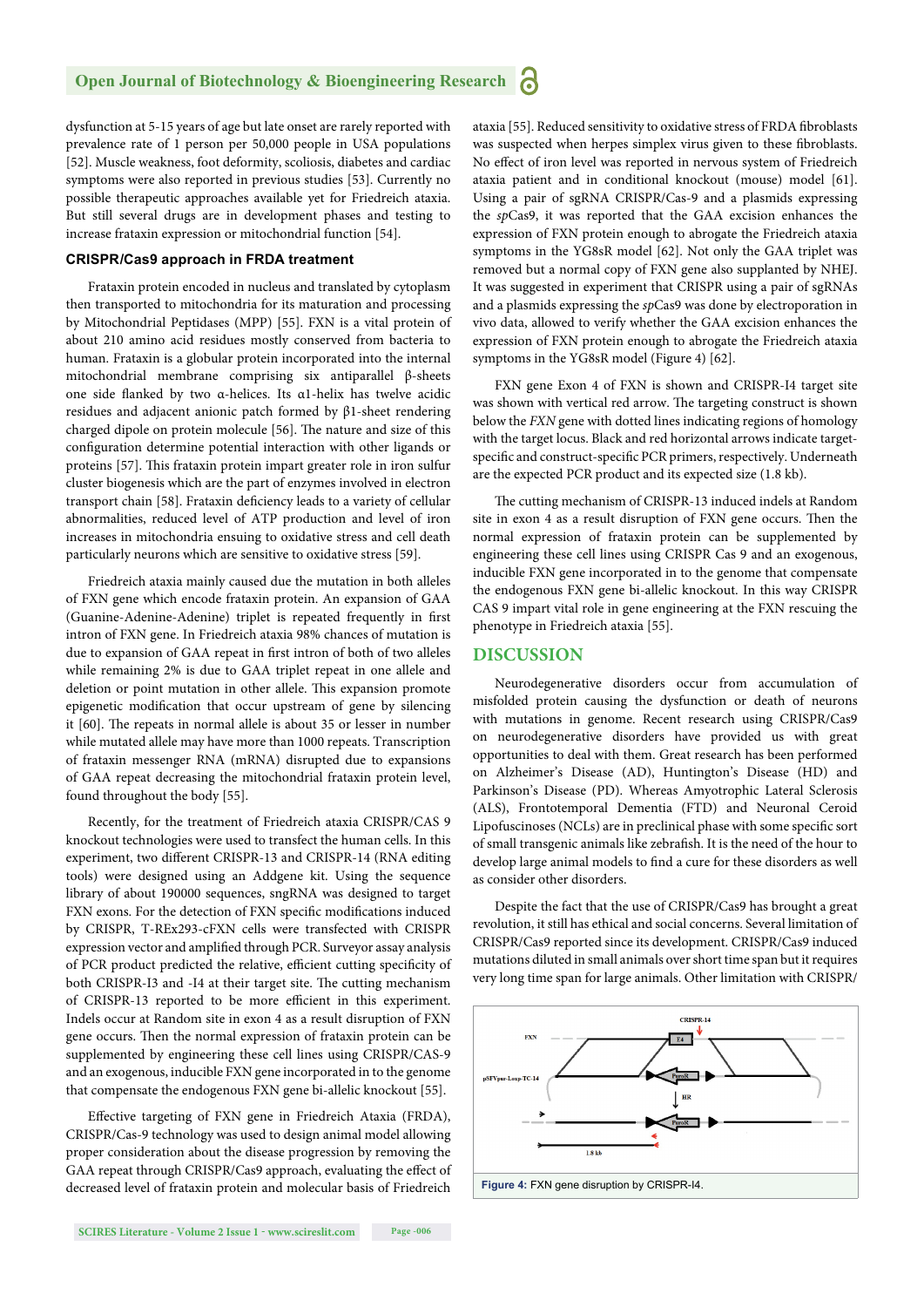#### **Open Journal of Biotechnology & Bioengineering Research**

Cas9 accounts for mosaic mutations which should be considered and monitored carefully. To make the knock-out of a gene confirm, multiple target sites of CRISPR/Cas9 are designed. Another issue reported with the use of CRISPR/Cas9 is off-target effects [63]. This issue is resolved by decreasing the concentration of Cas9 and using specific gRNAs [64]. The low rate of homologous recombination also hinders the activity of CRISPR/Cas9 [65]. Double Stranded Breaks (DSB) also contribute to about 1500 time off target effects which overcome by synthesizing a pair of Cas9 nickases that create Single Strand Break (SSB) rather than Double Stranded Breaks (DSB) [66]. Creating truncated sgRNA, CRISPR Cas9 in combination with other nucleases and peptide mediated delivery, reported to reduce the chances of off-target effects also enhanced genetic engineering efficacy of CRISPR Cas9 system [67]. To address all the issues further development is required in CRISPR/Cas9 system.

#### **CONCLUSION AND FUTURE PERSPECTIVES**

Transgenic approach and CRISPR/Cas9 proves as an umbrella to combat variety of disorders. CRISPR/Cas9 is a tremendous genome editing tool with several advantages over primitive techniques. It has shown therapeutic potentials over a range of animal models and cell lines being diagnosed for number of disorders (genetic, neurodegenerative). Before CRISPR/Cas9 covers journey from preclinical to clinical trials, many hurdles should be overcome- ethical concerns, mosaic mutations, off-target effects. Compared with other disorders CRISPR/Cas9 studies on neurodegenerative disorders lag behind. To prospect future applications of CRISPR/Cas9, it may revolutionize gene therapy research department and become most versatile tool in gene therapy practices.

#### **REFERENCES**

- 1. Ribeiro FM, Elizabeth RSC, Leonardo CS, Antonio LT. Animal models of neurodegenerative diseases. Rev Bras Psiquiatr. 2013; 35: 82-91. https://goo.gl/E56es3
- 2. Cenci MA, Whishaw IQ, Schallert T. Animal models of neurological deficits: how relevant is the rat? Nat Rev Neurosci. 2002; 3: 574-579. https://goo.gl/xJke9C
- 3. Li XJ, Li S. Large Animal Models of Huntington's Disease. Curr Top Behav Neurosci. 2015; 22: 149-160. https://goo.gl/VsgUUT
- 4. Nasir J. Transgenic monkey raises hope for primate models of human diseases. Clin Genet. 2001; 59: 304-305. https://goo.gl/5MxL9o
- 5. Yang SH, Pei Hsun C, Heather B, Karolina PN, Jin Jing Y, Eric CHC, et al. Towards a transgenic model of Huntington's disease in a non-human primate. Nature. 2008; 453: 921-924. https://goo.gl/4A1Kzf
- 6. Mali P, Esvelt KM, Church GM. Cas9 as a versatile tool for engineering biology. Nat Methods. 2013; 10: 957-963. https://goo.gl/3Tz2Yo
- 7. Sander JD, Joung JK. CRISPR-Cas systems for editing, regulating and targeting genomes. Nat Biotechnol. 2014; 32: 347-355. https://goo.gl/aUPZga
- 8. Gratz SJ, Cummings AM, Nguyen JN, Hamm DC, Donohue LK, Harrison MM, et al. Genome engineering of Drosophila with the CRISPR RNA-guided Cas9 nuclease. Genetics. 2013; 194: 1029-1035. https://goo.gl/DiB3wj
- 9. Cong L, Ran FA, Cox D, Lin S, Barretto R, Habib N, et al. Multiplex genome engineering using CRISPR/Cas systems. Science. 2013; 339: 819-823. https://goo.gl/HnQU96
- 10. Barrangou R, van der Oost J. RNA-mediated Adaptive Immunity in Bacteria and Archaea. CRISPR-Cas Systems. Springer Verlag. 2013. https://goo.gl/GCMEvn
- 11. Hsu PD, Lander ES, Zhang F. Development and applications of CRISPR-Cas9 for genome engineering. Cell. 2014; 157: 1262-1278. https://goo.gl/COsxz6
- 12. Weili Yang, Zhuchi Tu, Qiang Sun, Xiao-Jiang Li. CRISPR/Cas9: implications

for modeling and therapy of neurodegenerative diseases. Front Mol Neurosci. 2016; 9: 30. https://goo.gl/n56QWL

- 13. Cho SW, Kim S, Kim JM, Kim JS. Targeted genome engineering in human cells with the Cas9 RNA-guided endonuclease. Nat Biotechnol. 2013; 31: 230-232. https://goo.gl/EiF9Rb
- 14. Callaway E. UK scientists gain licence to edit genes in human embryos. Nature. 2016; 530: 18. https://goo.gl/kDjzB8
- 15. Wu Y, Zhou H, Fan X, Zhang Y, Zhang M, Wang Y, et al. Correction of a genetic disease by CRISPR-Cas9-mediated gene editing in mouse spermatogonial stem cells. Cell Res. 2015; 25: 67-79. https://goo.gl/LYdbJW
- 16. Im W, Moon J, Kim M. Applications of CRISPR/Cas9 for Gene Editing in Hereditary Movement Disorders. J Mov Disord. 2016; 9: 136-143. https://goo.gl/m6Z8F4
- 17. Wang Y, Ding Y, Li J. CRISPR-Cas9-Mediated Gene Editing in Mouse Spermatogonial Stem Cells. RNAi and Small Regulatory RNAs in Stem Cells. Methods Mol Biol. 2017; 1622: 293-305. https://goo.gl/Sq7ntJ
- 18. Ross CA, Akimov SS. Human-induced pluripotent stem cells: potential for neurodegenerative diseases. Hum Mol Genet. 2014; 23: 17-26. https://goo.gl/UZhbru
- 19. Ran FA, Hsu PD, Wright J, Agarwala V, Scott DA, Zhang F. Genome engineering using the CRISPR-Cas9 system. Nat Protoc. 2013; 8: 2281- 2308. https://goo.gl/exBtkG
- 20. Yang S, Chang R, Yang H, Zhao T, Hong Y, Kong HE, et al., CRISPR/ Cas9-mediated gene editing ameliorates neurotoxicity in mouse model of Huntington's disease. J Clin Invest. 2017; 127: 2719-2724. https://goo.gl/shuZCr
- 21. Chu VT, Timm W, Benedikt W, Wolfgang W, Sandrine S, Klaus R, et al. Increasing the efficiency of homology-directed repair for CRISPR-Cas9induced precise gene editing in mammalian cells. Nature biotechnology. 2015; 33: 543-548. https://goo.gl/vHgw9p
- 22. Chen Y, Zheng Y, Kang Y, Yang W, Niu Y, Guo X, et al. Functional disruption of the dystrophin gene in rhesus monkey using CRISPR/Cas9. Hum Mol Genet. 2015; 24: 3764-3774. https://goo.gl/qjt4ty
- 23. Kelton WJ, Pesch T, Matile S, Reddy ST. Surveying the Delivery Methods of CRISPR/Cas9 for ex vivo Mammalian Cell Engineering. Chimia (Aarau). 2016; 70: 439-442. https://goo.gl/1ij7AG
- 24. Ferri A, Coccurello R. What is "Hyper" in the ALS Hypermetabolism? Mediators of inflammation. 2017; 2017. https://goo.gl/R7AtRk
- 25. Turner MR, Swash M. The expanding syndrome of amyotrophic lateral sclerosis: a clinical and molecular odyssey. J Neurol Neurosurg Psychiatry. 2015; 86: 667-673. https://goo.gl/Fmk53N
- 26. Logroscino G, Traynor BJ, Hardiman O, Chio A, Mitchell D, Swingler RJ, et al. Incidence of amyotrophic lateral sclerosis in Europe. J Neurol Neurosurg Psychiatry. 2010; 81: 385-390. https://goo.gl/pBmW3p
- 27. Yamanaka K, Komine O. The multi-dimensional roles of astrocytes in ALS. Neurosci Res. 2018; 126: 31-38. https://goo.gl/R2rjBr
- 28. Ferguson TA, Elman LB. Clinical presentation and diagnosis of amyotrophic lateral sclerosis. NeuroRehabilitation. 2007; 22: 409-416. https://goo.gl/s8tXeo
- 29. Kiernan MC, Vucic S, Cheah BC, Turner MR, Eisen A, Hardiman O, et al. Amyotrophic lateral sclerosis. Lancet. 2011; 377: 942-955. https://goo.gl/hvTgmG
- 30. Chio A. ISIS Survey: an international study on the diagnostic process and its implications in amyotrophic lateral sclerosis. J Neurol. 1999; 246: 1-5. https://goo.gl/nLXBj5
- 31. Wang MD, Little J, Gomes J, Cashman NR, Krewski D. Identification of risk factors associated with onset and progression of amyotrophic lateral sclerosis using systematic review and meta-analysis. Neurotoxicology. 2017; 61: 101- 130. https://goo.gl/fz5aiY
- 32. Suetonius F, Frisone P, Paronetto MP. Role of FET proteins in neurodegenerative disorders. RNA biology. 2016; 13: 1089-1102. https://goo.gl/qzsP3S
- 33. Lebedeva S, de Jesus Domingues AM, Butter F, Ketting RF. Characterization of genetic loss-of-function of Fus in zebrafish. RNA biology. 2017; 14: 29-35. https://goo.gl/yMrPHv